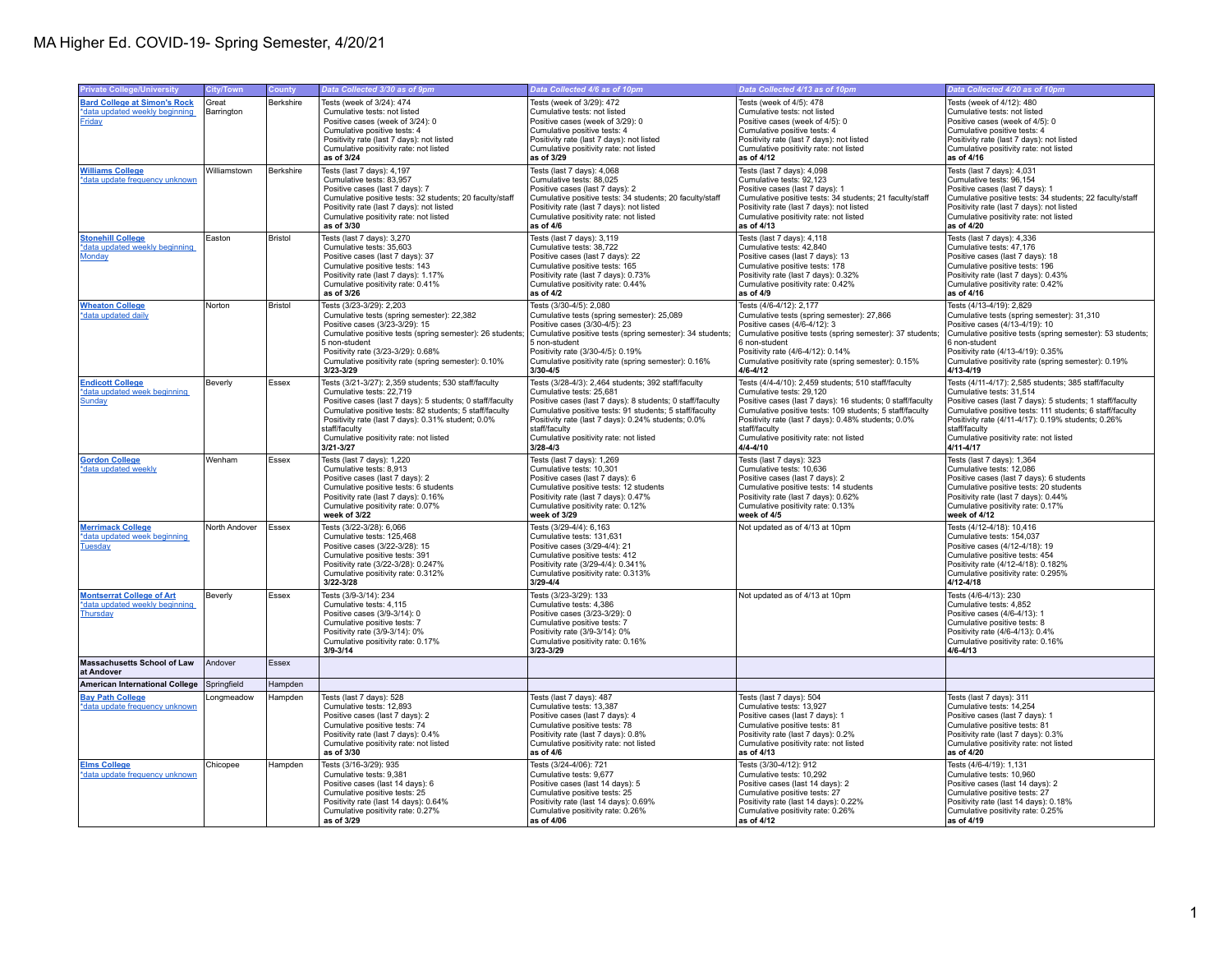| <b>Private College/University</b>                                               | City/Town     | County    | Data Collected 3/30 as of 9pm                                                                                                                                                                                                                                                                                                    | Data Collected 4/6 as of 10pm                                                                                                                                                                                                                                                                                                    | Data Collected 4/13 as of 10pm                                                                                                                                                                                                                                                                                                    | Data Collected 4/20 as of 10pm                                                                                                                                                                                                                                                                                                    |
|---------------------------------------------------------------------------------|---------------|-----------|----------------------------------------------------------------------------------------------------------------------------------------------------------------------------------------------------------------------------------------------------------------------------------------------------------------------------------|----------------------------------------------------------------------------------------------------------------------------------------------------------------------------------------------------------------------------------------------------------------------------------------------------------------------------------|-----------------------------------------------------------------------------------------------------------------------------------------------------------------------------------------------------------------------------------------------------------------------------------------------------------------------------------|-----------------------------------------------------------------------------------------------------------------------------------------------------------------------------------------------------------------------------------------------------------------------------------------------------------------------------------|
| <b>Springfield College</b><br>*data update frequency unknown                    | Springfield   | Hampden   | Tests (last 7 days): 1,403<br>Cumulative tests: 20,335<br>Positive cases (last 7 days): 15<br>Cumulative positive tests: 124<br>Positivity rate (last 7 days): 1.07%                                                                                                                                                             | Tests (last 7 days): 1,269<br>Cumulative tests: 22,802<br>Positive cases (last 7 days): 5<br>Cumulative positive tests: 138<br>Positivity rate (last 7 days): 0.39%                                                                                                                                                              | Tests (last 7 days): 1,361<br>Cumulative tests: 25,336<br>Positive cases (last 7 days): 12<br>Cumulative positive tests: 80<br>Positivity rate (last 7 days): 0.88%                                                                                                                                                               | Tests (last 7 days): 1,325<br>Cumulative tests: 27,888<br>Positive cases (last 7 days): 15<br>Cumulative positive tests: 110<br>Positivity rate (last 7 days): 1.13%                                                                                                                                                              |
|                                                                                 |               |           | Cumulative positivity rate: 0.61%<br>as of 3/30                                                                                                                                                                                                                                                                                  | Cumulative positivity rate: 0.61%<br>as of 4/5                                                                                                                                                                                                                                                                                   | Cumulative positivity rate: 0.81%<br>as of 4/12                                                                                                                                                                                                                                                                                   | Cumulative positivity rate: 1.09%<br>as of 4/18                                                                                                                                                                                                                                                                                   |
| <b>Western New England</b><br><b>University</b><br>*data updated every Thursday | Springfield   | Hampden   | Tests (last 7 days): not listed<br>Cumulative tests: 11,238<br>Positive cases (last 7 days): not listed<br>Cumulative positive tests: 274<br>Positivity rate (last 7 days): not listed<br>Cumulative positivity rate: not listed<br>as of 3/26                                                                                   | Tests (last 7 days): not listed<br>Cumulative tests: 12,360<br>Positive cases (last 7 days): not listed<br>Cumulative positive tests: 300<br>Positivity rate (last 7 days): not listed<br>Cumulative positivity rate: not listed<br>as of 4/2                                                                                    | Tests (last 7 days): not listed<br>Cumulative tests: 15,053<br>Positive cases (last 7 days): not listed<br>Cumulative positive tests: 319<br>Positivity rate (last 7 days): not listed<br>Cumulative positivity rate: not listed<br>as of 4/9                                                                                     | Tests (last 7 days): not listed<br>Cumulative tests: 16,916<br>Positive cases (last 7 days): not listed<br>Cumulative positive tests: 326<br>Positivity rate (last 7 days): not listed<br>Cumulative positivity rate: not listed<br>as of 4/16                                                                                    |
| <b>Amherst College</b><br>*data updated M-F, week<br>beginning Sunday           | Amherst       | Hampshire | Tests (last 7 days): not listed<br>Cumulative tests: 32,123<br>Positive cases (last 7 days): not listed<br>Cumulative positive tests: 20 students; 1 faculty; 10 staff<br>Positivity rate (last 14 days): 0.01%<br>Cumulative positivity rate: not listed<br>as of 3/30                                                          | Tests (last 7 days): not listed<br>Cumulative tests: 36,629<br>Positive cases (last 7 days): not listed<br>Cumulative positive tests: 20 students; 1 faculty; 10 staff<br>Positivity rate (last 14 days): 0.01%<br>Cumulative positivity rate: not listed<br>as of 4/6                                                           | Tests (last 7 days): not listed<br>Cumulative tests: 40,727<br>Positive cases (last 7 days): not listed<br>Cumulative positive tests: 20 students; 1 faculty; 10 staff<br>Positivity rate (last 14 days): 0.0%<br>Cumulative positivity rate: not listed<br>as of 4/12                                                            | Tests (last 7 days): not listed<br>Cumulative tests: 45,641<br>Positive cases (last 7 days): not listed<br>Cumulative positive tests: 20 students; 1 faculty; 10 staff<br>Positivity rate (last 14 days): 0.0%<br>Cumulative positivity rate: not listed<br>as of 4/20                                                            |
| <b>Mount Holyoke College</b><br>*data updated M-F                               | South Hadley  | Hampshire | Tests (last 7 days): 1.342 students: 506 employees<br>Cumulative tests: 32.666<br>Positive cases (last 7 days): 0 student; 0 employee; 1<br>affiliate<br>Cumulative positive tests: 43<br>Positivity rate (last 7 days): 0.0% for students; 0.0% for<br>employees<br>Cumulative positivity rate: 0.132%<br>as of 3/30            | Tests (last 7 days): 1,342 students; 512 employees<br>Cumulative tests: 34.530<br>Positive cases (last 7 days): 0 student; 1 employee; 0<br>affiliate<br>Cumulative positive tests: 44<br>Positivity rate (last 7 days): 0.0% for students; 0.195% for<br>employees<br>Cumulative positivity rate: 0.127%<br>as of 4/5           | Tests (last 7 days): 1,336 students; 515 employees<br>Cumulative tests: 35.988<br>Positive cases (last 7 days): 0 student; 0 employee;<br>0 affiliate<br>Cumulative positive tests: 44<br>Positivity rate (last 7 days): 0.0% for students; 0.0% for<br>employees<br>Cumulative positivity rate: 0.122%<br>as of 4/13             | Tests (last 7 days): 1,388 students; 513 employees<br>Cumulative tests: 38.430<br>Positive cases (last 7 days): 1 student; 1 employee;<br>0 affiliate<br>Cumulative positive tests: 46<br>Positivity rate (last 7 days): 0.072% for students; 0.195%<br>for employees<br>Cumulative positivity rate: 0.120%<br>as of 4/20         |
| <b>Smith College</b><br>*data updated twice weekly                              | Northampton   | Hampshire | Tests (last 7 days): 5,574<br>Cumulative tests: 64,002<br>Positive cases (last 7 days): 1<br>Cumulative positive tests: 10 students; 25 employees<br>Positivity rate (last 14 days): 0.03%<br>Cumulative positivity rate: not listed<br>as of 3/29                                                                               | Tests (last 7 days): 5,674<br>Cumulative tests: 68,993<br>Positive cases (last 7 days): 2<br>Cumulative positive tests: 11 students; 26 employees<br>Positivity rate (last 14 days): 0.03%<br>Cumulative positivity rate: not listed<br>as of 4/5                                                                                | Tests (last 7 days): 5,689<br>Cumulative tests: 73,714<br>Positive cases (last 7 days): 6<br>Cumulative positive tests: 12 students; 32 employees<br>Positivity rate (last 14 days): 0.08%<br>Cumulative positivity rate: not listed<br>as of 4/12                                                                                | Tests (last 7 days): 5,749<br>Cumulative tests: 78,440<br>Positive cases (last 7 days): 2<br>Cumulative positive tests: 13 students; 32 employees<br>Positivity rate (last 14 days): 0.07%<br>Cumulative positivity rate: not listed<br>as of 4/19                                                                                |
| <b>Hampshire College</b><br>*data updated week beginning<br>Wednesday           | Amherst       | Hampshire | Tests (3/19-3/25): 528<br>Cumulative tests: 5,730<br>Positive cases (3/19-3/25): 0<br>Cumulative positive tests: 5<br>Positivity rate (3/19-3/25): 0.0%<br>Cumulative positivity rate: 0.09%<br>$3/19 - 3/25$                                                                                                                    | Tests (3/26-4/1): 549<br>Cumulative tests: 6,279<br>Positive cases (3/26-4/1): 2<br>Cumulative positive tests: 7<br>Positivity rate (3/26-4/1): 0.36%<br>Cumulative positivity rate: 0.11%<br>$3/26 - 4/1$                                                                                                                       | Tests (4/2-4/8): 528<br>Cumulative tests: 6.797<br>Positive cases (4/2-4/8): 0<br>Cumulative positive tests: 7<br>Positivity rate (4/2-4/8): 0.0%<br>Cumulative positivity rate: 0.10%<br>4/2-4/8                                                                                                                                 | Tests (4/9-4/15): 524<br>Cumulative tests: 7,321<br>Positive cases (4/9-4/15): 0<br>Cumulative positive tests: 7<br>Positivity rate (4/9-4/15): 0.0%<br>Cumulative positivity rate: 0.10%<br>4/9-4/15                                                                                                                             |
| <b>Bentley University</b><br>*data update frequency unknown                     | Waltham       | Middlesex | Tests (3/23-3/29): 4,627<br>Cumulative tests: 45,883<br>Positive cases (last 7 days): not listed<br>Cumulative positive tests: 264<br>Positivity rate (7 day average): 0.46%<br>Cumulative positivity rate: 0.59%<br>as of 3/30                                                                                                  | Tests (3/30-4/5): 4,381<br>Cumulative tests: 50,266<br>Positive cases (last 7 days): not listed<br>Cumulative positive tests: 305<br>Positivity rate (7 day average): 0.91%<br>Cumulative positivity rate: 0.62%<br>as of 4/6                                                                                                    | Tests (4/6-4/12): 4,364<br>Cumulative tests: 53,134<br>Positive cases (last 7 days): not listed<br>Cumulative positive tests: 344<br>Positivity rate (7 day average): 0.39%<br>Cumulative positivity rate: 0.66%<br>as of 4/13                                                                                                    | Tests (4/13-4/19): 4,068<br>Cumulative tests: 58,732<br>Positive cases (last 7 days): not listed<br>Cumulative positive tests: 359<br>Positivity rate (7 day average): 0.20%<br>Cumulative positivity rate: 0.62%<br>as of 4/19                                                                                                   |
| <b>Boston College</b><br>*data updated T-F, week<br>beginning Monday            | Chestnut Hill | Middlesex | Tests (3/22-3/28): 12,660<br>Cumulative tests: 268,139<br>Positive cases (3/22-3/28): 63<br>Cumulative positive tests: 1.071<br>Positivity rate (3/22-3/28): 0.49%<br>Cumulative positivity rate: 0.39%<br>3/22-3/28                                                                                                             | Tests (3/29-4/4): 12,291<br>Cumulative tests: 284,589<br>Positive cases (3/29-4/4): 81<br>Cumulative positive tests: 1.172<br>Positivity rate (3/29-4/4): 0.65%<br>Cumulative positivity rate: 0.41%<br>$3/29 - 4/4$                                                                                                             | Tests (4/5-4/11): 16,256<br>Cumulative tests: 296,686<br>Positive cases (4/5-4/11): 46<br>Cumulative positive tests: 1.198<br>Positivity rate (4/5-4/11): 0.28%<br>Cumulative positivity rate: 0.40%<br>4/5-4/11                                                                                                                  | Tests (4/12-4/18): 12,168<br>Cumulative tests: 312,399<br>Positive cases (4/12-4/18): 34<br>Cumulative positive tests: 1.242<br>Positivity rate (4/12-4/18): 0.27%<br>Cumulative positivity rate: 0.39%<br>$4/12 - 4/18$                                                                                                          |
| <b>Brandeis University</b><br>*data updated daily, week<br>beginning Sunday     | Waltham       | Middlesex | Tests (week of 3/21): 6,256<br>Cumulative tests: 110,626 students; 40,569 faculty/staff<br>Positive cases (last 7 days): 9 students; 1 faculty/staff<br>Cumulative positive tests: not listed<br>Positivity rate (last 7 days): 0.15%<br>Cumulative positivity rate: not listed<br>as of 3/29                                    | Tests (week of 3/28): 6,001<br>Cumulative tests: 115,279 students; 41,992 faculty/staff<br>Positive cases (last 7 days): 3 students; 0 faculty/staff<br>Cumulative positive tests: not listed<br>Positivity rate (last 7 days): 0.03%<br>Cumulative positivity rate: not listed<br>as of 4/5                                     | Tests (week of 4/4): 6,046<br>Cumulative tests: 120,078 students; 43,244 faculty/staff<br>Positive cases (week of 4/4): 0 students; 0 faculty/staff<br>Cumulative positive tests: not listed<br>Positivity rate (last 7 days): 0.10%<br>Cumulative positivity rate: not listed<br>as of 4/12                                      | Tests (week of 4/11): 4,589<br>Cumulative tests: 123,182 students; 44,529 faculty/staff<br>Positive cases (week of 4/11): 1 students; 0 faculty/staff<br>Cumulative positive tests: not listed<br>Positivity rate (last 7 days): 0.02%<br>Cumulative positivity rate: not listed<br>as of 4/15                                    |
| <b>Cambridge College</b>                                                        | Cambridge     | Middlesex |                                                                                                                                                                                                                                                                                                                                  |                                                                                                                                                                                                                                                                                                                                  |                                                                                                                                                                                                                                                                                                                                   |                                                                                                                                                                                                                                                                                                                                   |
| <b>Harvard University</b><br>*data updated daily                                | Cambridge     | Middlesex | Tests (last 7 days): 18,922<br>Cumulative tests: 112,890 students; 233,972 faculty/staff<br>Positive cases (last 7 days): 28<br>Cumulative positive tests: 70 undergraduate student;<br>249 graduate students: 527 faculty/staff<br>Positivity rate (last 7 days): 0.15%<br>Cumulative positivity rate: not listed<br>as of 3/29 | Tests (last 7 days): 17,844<br>Cumulative tests: 118,154 students; 242,161 faculty/staff<br>Positive cases (last 7 days): 15<br>Cumulative positive tests: 71 undergraduate students;<br>255 graduate students: 537 faculty/staff<br>Positivity rate (last 7 days): 0.08%<br>Cumulative positivity rate: not listed<br>as of 4/5 | Tests (last 7 days): 19,394<br>Cumulative tests: 123,808 students; 251,343 faculty/staff<br>Positive cases (last 7 days): 48<br>Cumulative positive tests: 83 undergraduate students;<br>281 graduate students: 548 faculty/staff<br>Positivity rate (last 7 days): 0.25%<br>Cumulative positivity rate: not listed<br>as of 4/12 | Tests (last 7 days): 18,674<br>Cumulative tests: 129,177 students; 259,745 faculty/staff<br>Positive cases (last 7 days): 17<br>Cumulative positive tests: 91 undergraduate students;<br>285 graduate students: 555 faculty/staff<br>Positivity rate (last 7 days): 0.09%<br>Cumulative positivity rate: not listed<br>as of 4/19 |
| <b>Harvard Extension School</b>                                                 | Cambridge     | Middlesex |                                                                                                                                                                                                                                                                                                                                  |                                                                                                                                                                                                                                                                                                                                  |                                                                                                                                                                                                                                                                                                                                   |                                                                                                                                                                                                                                                                                                                                   |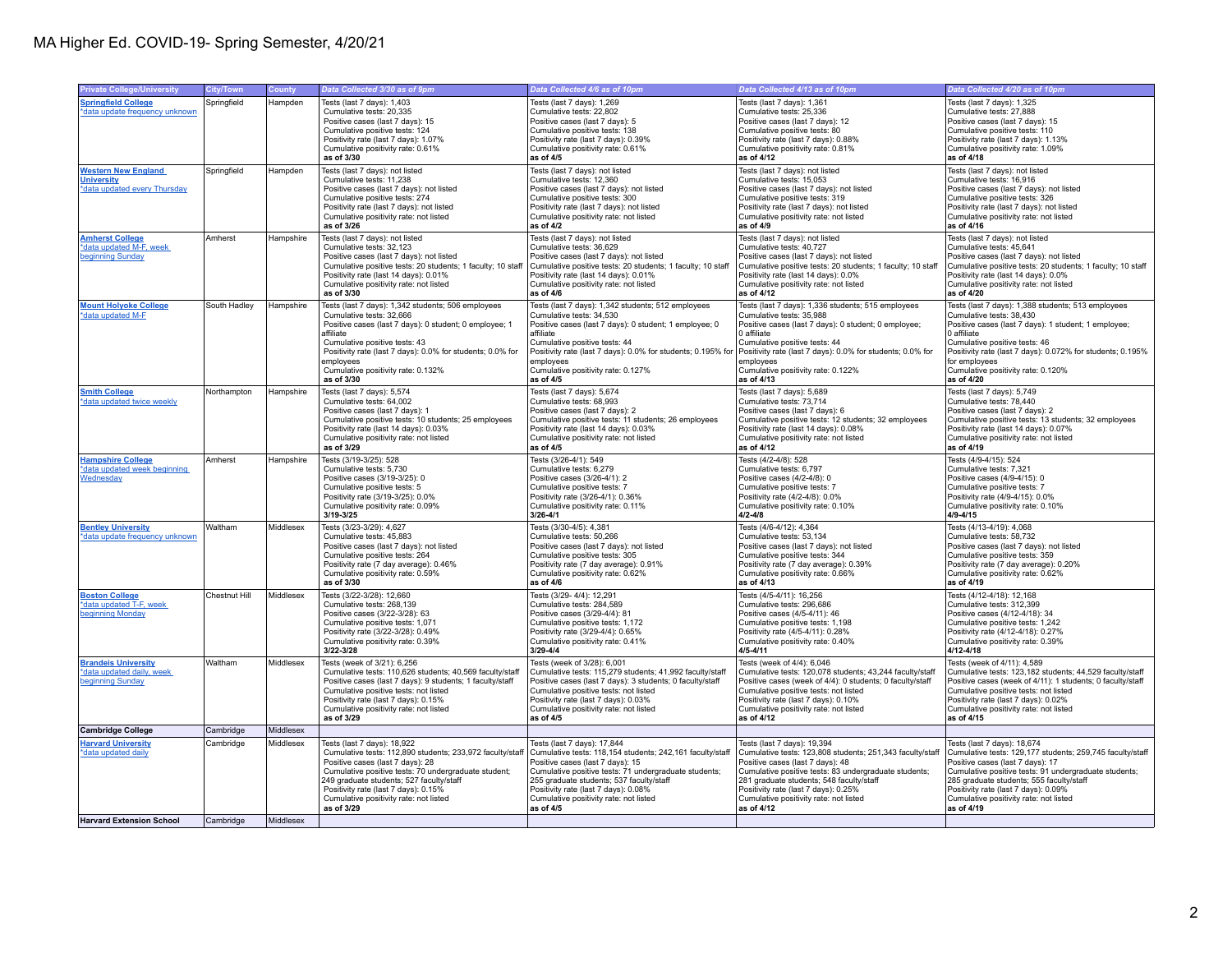## MA Higher Ed. COVID-19- Spring Semester, 4/20/21

| <b>Private College/University</b>                    | <b>City/Town</b> | County    | Data Collected 3/30 as of 9pm                                                                              | Data Collected 4/6 as of 10pm                                                                             | Data Collected 4/13 as of 10pm                                                                            | Data Collected 4/20 as of 10pm                                                                             |
|------------------------------------------------------|------------------|-----------|------------------------------------------------------------------------------------------------------------|-----------------------------------------------------------------------------------------------------------|-----------------------------------------------------------------------------------------------------------|------------------------------------------------------------------------------------------------------------|
| <b>Lasell College</b>                                | Newton           | Middlesex | Tests (last 7 days): not listed                                                                            | Tests (last 7 days): not listed                                                                           | Tests (last 7 days): not listed                                                                           | Tests (last 7 days): not listed                                                                            |
| *data updated daily                                  |                  |           | Cumulative tests: 13,343 students; 3,331 employees;                                                        | Cumulative tests: 13,943 students; 3,540 employees;                                                       | Cumulative tests: 15,317 students; 3,843 employees;                                                       | Cumulative tests: 16,660 students; 4,138 employees;                                                        |
|                                                      |                  |           | 2.727 other                                                                                                | 1.463 other                                                                                               | 1.594 other                                                                                               | 1.715 other                                                                                                |
|                                                      |                  |           | Positive cases (last 7 days): 1                                                                            | Positive cases (last 7 days): 6                                                                           | Positive cases (last 7 days): 4                                                                           | Positive cases (last 7 days): 2                                                                            |
|                                                      |                  |           | Cumulative positive tests: 19 students; 12 employees; 9                                                    | Cumulative positive tests: 25 students; 11 employees; 9                                                   | Cumulative positive tests: 32 students; 11 employees; 12                                                  | Cumulative positive tests: 34 students; 12 employees; 12                                                   |
|                                                      |                  |           | village<br>Positivity rate (average daily): 0.30%                                                          | village<br>Positivity rate (average daily): 0.31%                                                         | other/village<br>Positivity rate (average daily):0.32%                                                    | other/village<br>Positivity rate (average daily): 0.31%                                                    |
|                                                      |                  |           | Cumulative positivity rate: 0.15%                                                                          | Cumulative positivity rate: 0.23%                                                                         | Cumulative positivity rate: 0.25%                                                                         | Cumulative positivity rate: 0.24%                                                                          |
|                                                      |                  |           | as of 3/29                                                                                                 | as of 4/4                                                                                                 | as of 4/11                                                                                                | as of 4/19                                                                                                 |
| <b>Lesley University</b>                             | Cambridge        | Middlesex |                                                                                                            |                                                                                                           |                                                                                                           |                                                                                                            |
| <b>Massachusetts Institute of</b>                    | Cambridge        | Middlesex | Tests (last 7 days): 11,830 students; 7,754 employees;                                                     | Tests (last 7 days): 11,322 students; 7,253 employees;                                                    | Tests (last 7 days): 10,591 students; 7,123 employees;                                                    | Tests (last 7 days): 9,466 students; 5,981 employees;                                                      |
| <b>Technology</b>                                    |                  |           | 2.379 affiliates                                                                                           | 2.223 affiliates                                                                                          | 2.190 affiliates                                                                                          | 995 affiliates                                                                                             |
| *data updated daily                                  |                  |           | Cumulative tests: 242,188 students; 203,800 employees;                                                     | Cumulative tests: 254,345 students; 211,449 employees;                                                    | Cumulative tests: 266,543 students; 219,449 employees;                                                    | Cumulative tests: 277,754 students; 226,405 employees:                                                     |
|                                                      |                  |           | 56,915 affiliates                                                                                          | 59,274 affiliates                                                                                         | 61.748 affiliates                                                                                         | 64,004 affiliates                                                                                          |
|                                                      |                  |           | Positive cases (last 7 days): 52 students; 5 employees; 1<br>affiliates                                    | Positive cases (last 7 days): 15 students; 9 employees; 2<br>affiliates                                   | Positive cases (last 7 days): 6 students; 6 employees; 3<br>affiliates                                    | Positive cases (last 7 days): 4 students; 5 employees; 5<br>affiliates                                     |
|                                                      |                  |           | Cumulative positive tests: 385 students; 386 employees;                                                    | Cumulative positive tests: 407 students; 401 employees;                                                   | Cumulative positive tests: 415 students; 413 employees;                                                   | Cumulative positive tests: 421 students; 421 employees;                                                    |
|                                                      |                  |           | 163 affiliates                                                                                             | 166 affiliates                                                                                            | 170 affiliates                                                                                            | 79 affiliates                                                                                              |
|                                                      |                  |           | Positivity rate (last 7 days): 0.44% students; 0.06%                                                       | Positivity rate (last 7 days): 0.13% students; 0.12%                                                      | Positivity rate (last 7 days): 0.06% students; 0.08%                                                      | Positivity rate (last 7 days): 0.04% students; 0.08%                                                       |
|                                                      |                  |           | employees; 0.04% affiliates                                                                                | employees; 0.09% affiliates                                                                               | employees; 0.14% affiliates                                                                               | employees; 0.25% affiliates                                                                                |
|                                                      |                  |           | Cumulative positivity rate: 0.16% students; 0.19%                                                          | Cumulative positivity rate: 0.16% students; 0.19%                                                         | Cumulative positivity rate: 0.16% students; 0.19%                                                         | Cumulative positivity rate: 0.15% students; 0.19%                                                          |
|                                                      |                  |           | employees; 0.29% affiliates<br>as of 3/29                                                                  | employees; 0.28% affiliates<br>as of 4/5                                                                  | employees; 0.28% affiliates<br>as of 4/13                                                                 | employees; 0.28% affiliates<br>as of 4/19                                                                  |
| <b>Regis College</b>                                 | Weston           | Middlesex | Tests (3/21-3/27): 1,167                                                                                   | Tests (3/28-4/3): 1,147                                                                                   | Tests (4/4-4/10): 1,209                                                                                   | Tests (4/11-4/17): 1,184                                                                                   |
| *data updated on Wednesday                           |                  |           | Cumulative tests: 15.862                                                                                   | Cumulative tests: 16,996                                                                                  | Cumulative tests: 18.182                                                                                  | Cumulative tests: 19.344                                                                                   |
|                                                      |                  |           | Positive cases (3/21-3/27): 2                                                                              | Positive cases (3/28-4/3): 2                                                                              | Positive cases (4/4-4/10): 1                                                                              | Positive cases (4/11-4/17): 0                                                                              |
|                                                      |                  |           | Cumulative positive tests: 66                                                                              | Cumulative positive tests: 68                                                                             | Cumulative positive tests: 69                                                                             | Cumulative positive tests: 69                                                                              |
|                                                      |                  |           | Positivity rate (last 7 days): not listed                                                                  | Positivity rate (last 7 days): not listed                                                                 | Positivity rate (last 7 days): not listed                                                                 | Positivity rate (last 7 days): not listed                                                                  |
|                                                      |                  |           | Cumulative positivity rate: not listed                                                                     | Cumulative positivity rate: not listed<br>3/28-4/3                                                        | Cumulative positivity rate: not listed<br>$4/4 - 4/10$                                                    | Cumulative positivity rate: not listed<br>$4/11 - 4/17$                                                    |
|                                                      |                  |           | 3/21-3/27                                                                                                  |                                                                                                           |                                                                                                           |                                                                                                            |
| <b>Tufts University</b><br>*data updated daily       | Medford          | Middlesex | Tests (last 7 days): 16,451<br>Cumulative tests: 454.253                                                   | Tests (last 7 days): 20,573<br>Cumulative tests: 474.826                                                  | Tests (last 7 days): 21,072<br>Cumulative tests: 495.961                                                  | Tests (last 7 days): 16,939<br>Cumulative tests: 512.900                                                   |
|                                                      |                  |           | Positive cases (last 7 days): 48                                                                           | Positive cases (last 7 days): 13                                                                          | Positive cases (last 7 days): 32                                                                          | Positive cases (last 7 days): 14                                                                           |
|                                                      |                  |           | Cumulative positive tests: 686                                                                             | Cumulative positive tests: 699                                                                            | Cumulative positive tests: 732                                                                            | Cumulative positive tests: 746                                                                             |
|                                                      |                  |           | Positivity rate (last 7 days): 0.29%                                                                       | Positivity rate (last 7 days): 0.07%                                                                      | Positivity rate (last 7 days): 0.15%                                                                      | Positivity rate (last 7 days): 0.08%                                                                       |
|                                                      |                  |           | Cumulative positivity rate: 0.15%                                                                          | Cumulative positivity rate: 0.15%                                                                         | Cumulative positivity rate: 0.15%                                                                         | Cumulative positivity rate: 0.15%                                                                          |
|                                                      |                  |           | as of 3/28                                                                                                 | as of 4/4                                                                                                 | as of 4/11                                                                                                | as of 4/18                                                                                                 |
| <b>Babson College</b>                                | Norfolk          | Norfolk   | Tests (3/20-3/26): 3,962                                                                                   | Tests (3/31-4/6): 3,897                                                                                   | Tests (4/3-4/9): 3,885                                                                                    | Tests (4/10-4/16): 3,641                                                                                   |
| *data updated on Friday                              |                  |           | Cumulative tests: 43.070                                                                                   | Cumulative tests: 48.909                                                                                  | Cumulative tests: 50.875                                                                                  | Cumulative tests: 54.516                                                                                   |
|                                                      |                  |           | Positive cases (3/20-3/26): 16 students; < 3 employees;<br>0 service providers                             | Positive cases (3/31-4/6): 40 students; 0 employees; 0<br>service providers                               | Positive cases (4/3-4/9): 29 students; 0 employees; 0<br>service providers                                | Positive cases (4/10-4/16): 13 students; < 3 employees; 0<br>service providers                             |
|                                                      |                  |           | Cumulative positive tests: 213 students; 18 employees;                                                     | Cumulative positive tests: 268 students; 18 employees;                                                    | Cumulative positive tests: 274 students; 18 employees;                                                    | Cumulative positive tests: 287 students; 19 employees;                                                     |
|                                                      |                  |           | 13 service providers                                                                                       | 13 service providers                                                                                      | 13 service providers                                                                                      | 13 service providers                                                                                       |
|                                                      |                  |           | Positivity rate (last 7 days): 0.45%                                                                       | Positivity rate (last 7 days): 1.03%                                                                      | Positivity rate (last 7 days): 0.75%                                                                      | Positivity rate (last 7 days): 0.38%                                                                       |
|                                                      |                  |           | Cumulative positivity rate: 0.57%                                                                          | Cumulative positivity rate: 0.61%                                                                         | Cumulative positivity rate: 0.60%                                                                         | Cumulative positivity rate: 0.59%                                                                          |
|                                                      |                  |           | 3/20-3/26                                                                                                  | 3/31-4/6                                                                                                  | $4/3 - 4/9$                                                                                               | 4/10-4/16                                                                                                  |
| <b>Curry College</b><br>*data updated week beginning | Milton           | Norfolk   | Tests (last 7 days): 1,790<br>Cumulative tests: 41,958                                                     | Tests (last 7 days): 1,777<br>Cumulative tests: 43,735                                                    | Tests (last 7 days): 1,689<br>Cumulative tests: 45,424                                                    | Tests (last 7 days): 1,729<br>Cumulative tests: 47,153                                                     |
| Thursday                                             |                  |           | Positive cases (last 7 days): 7                                                                            | Positive cases (last 7 days): 14                                                                          | Positive cases (last 7 days): 5                                                                           | Positive cases (last 7 days): 3                                                                            |
|                                                      |                  |           | Cumulative positive tests: 185                                                                             | Cumulative positive tests: 199                                                                            | Cumulative positive tests: 204                                                                            | Cumulative positive tests: 207                                                                             |
|                                                      |                  |           | Positivity rate (last 14 days): not listed                                                                 | Positivity rate (last 14 days): not listed                                                                | Positivity rate (last 14 days): not listed                                                                | Positivity rate (last 14 days): not listed                                                                 |
|                                                      |                  |           | Cumulative positivity rate: not listed                                                                     | Cumulative positivity rate: not listed                                                                    | Cumulative positivity rate: not listed                                                                    | Cumulative positivity rate: not listed                                                                     |
|                                                      |                  |           | as of 3/26                                                                                                 | as of 4/2                                                                                                 | as of 4/9                                                                                                 | as of 4/16                                                                                                 |
| <b>Dean College</b><br>*data updated "weekly"        | Franklin         | Norfolk   | Tests (3/22-3/28): 1,324 students; 562 non-student<br>Cumulative tests: 11,969 students: 5,207 non-student | Tests (3/29-4/4): 1,323 students; 539 non-student<br>Cumulative tests: 13.292 students: 5.746 non-student | Tests (4/5-4/11): 1,315 students; 531 non-student<br>Cumulative tests: 14,607 students: 6,277 non-student | Tests (4/12-4/18): 1,326 students; 534 non-student<br>Cumulative tests: 15.933 students: 6.811 non-student |
|                                                      |                  |           | Positive cases (3/22-3/28): 1 students; 0 non-student                                                      | Positive cases (3/29-4/4): 3 students; 1 non-student                                                      | Positive cases (4/5-4/11): 3 students; 0 non-student                                                      | Positive cases (4/12-4/18): 4 students; 0 non-student                                                      |
|                                                      |                  |           | Cumulative positive tests: 28 students: 5 non-student                                                      | Cumulative positive tests: 31 students: 6 non-student                                                     | Cumulative positive tests: 34 students: 6 non-student                                                     | Cumulative positive tests: 38 students: 6 non-student                                                      |
|                                                      |                  |           | Positivity rate (3/22-3/28): 0.08% students; 0% non-                                                       | Positivity rate (3/29-4/4): 0.23% students; 0.19% non-                                                    | Positivity rate (4/5-4/11): 0.23% students; 0.0% non-                                                     | Positivity rate (4/12-4/18): 0.30% students; 0.0% non-                                                     |
|                                                      |                  |           | student                                                                                                    | student                                                                                                   | student                                                                                                   | student                                                                                                    |
|                                                      |                  |           | Cumulative positivity rate: 0.23% students; 0.10% non-<br>student                                          | Cumulative positivity rate: 0.23% students; 0.10% non-<br>student                                         | Cumulative positivity rate: 0.23% students; 0.10% non-<br>student                                         | Cumulative positivity rate: 0.24% students; 0.09% non-<br>student                                          |
|                                                      |                  |           | 3/22-3/28                                                                                                  | 3/29-4/4                                                                                                  | $4/5 - 4/11$                                                                                              | 4/12-4/18                                                                                                  |
| <b>Eastern Nazarene College</b>                      | Quincy           | Norfolk   | Tests (last 7 days): not listed                                                                            | Tests (last 7 days): not listed                                                                           | Tests (last 7 days): not listed                                                                           | Tests (last 7 days): not listed                                                                            |
| *data update frequency unknown                       |                  |           | Cumulative tests: 3,006                                                                                    | Cumulative tests: 3,381                                                                                   | Cumulative tests: 3,708                                                                                   | Cumulative tests: 4,012                                                                                    |
|                                                      |                  |           | Positive cases (7 days): not listed                                                                        | Positive cases (last 7 days): not listed                                                                  | Positive cases (last 7 days): not listed                                                                  | Positive cases (last 7 days): not listed                                                                   |
|                                                      |                  |           | Cumulative positive tests: 39                                                                              | Cumulative positive tests: 43                                                                             | Cumulative positive tests: 46                                                                             | Cumulative positive tests: 52                                                                              |
|                                                      |                  |           | Positivity rate (last 7 days): not listed<br>Cumulative positivity rate: not listed                        | Positivity rate (last 7 days): not listed                                                                 | Positivity rate (last 7 days): not listed<br>Cumulative positivity rate: not listed                       | Positivity rate (last 7 days): not listed                                                                  |
|                                                      |                  |           | as of 3/26                                                                                                 | Cumulative positivity rate: not listed<br>as of 4/2                                                       | as of 4/9                                                                                                 | Cumulative positivity rate: not listed<br>as of 4/16                                                       |
| <b>Hellenic College</b>                              | Brookline        | Norfolk   |                                                                                                            |                                                                                                           |                                                                                                           |                                                                                                            |
| <b>Olin College of Engineering</b>                   | Needham          | Norfolk   | Tests (last 14 days): 482 students; 191 faculty/staff                                                      | Tests (last 14 days): 185 students; 74 faculty/staff                                                      | Tests (last 14 days): 482 students; 189 faculty/staff                                                     | Tests (last 14 days): 247 students; 90 faculty/staff                                                       |
| data update frequency unknown                        |                  |           | Cumulative tests: 3,942                                                                                    | Cumulative tests: 3,942                                                                                   | Cumulative tests: 4,778                                                                                   | Cumulative tests: 4,853                                                                                    |
|                                                      |                  |           | Positive cases (last 14 days): 2 student; 0 faculty/staff                                                  | Positive cases (last 14 days): 0 student; 0 faculty/staff                                                 | Positive cases (last 14 days): 0 student; 0 faculty/staff                                                 | Positive cases (last 14 days): 0 student; 0 faculty/staff                                                  |
|                                                      |                  |           | Cumulative positive tests: 5                                                                               | Cumulative positive tests: 5                                                                              | Cumulative positive tests: 5                                                                              | Cumulative positive tests: 5                                                                               |
|                                                      |                  |           | Positivity rate (last 7 days): 0.4% students; 0%<br>faculty/staff                                          | Positivity rate (last 7 days): 0.0% students; 0.0%<br>faculty/staff                                       | Positivity rate (last 7 days): 0.0% students; 0.0%<br>faculty/staff                                       | Positivity rate (last 7 days): 0.0% students; 0.0%<br>faculty/staff                                        |
|                                                      |                  |           | Cumulative positivity rate: 0.1%                                                                           | Cumulative positivity rate: 0.1%                                                                          | Cumulative positivity rate: 0.1%                                                                          | Cumulative positivity rate: 0.1%                                                                           |
|                                                      |                  |           | as of 3/30                                                                                                 | as of 4/5                                                                                                 | as of 4/12                                                                                                | as of 4/19                                                                                                 |
| Quincy College                                       | Quincy           | Norfolk   |                                                                                                            |                                                                                                           |                                                                                                           |                                                                                                            |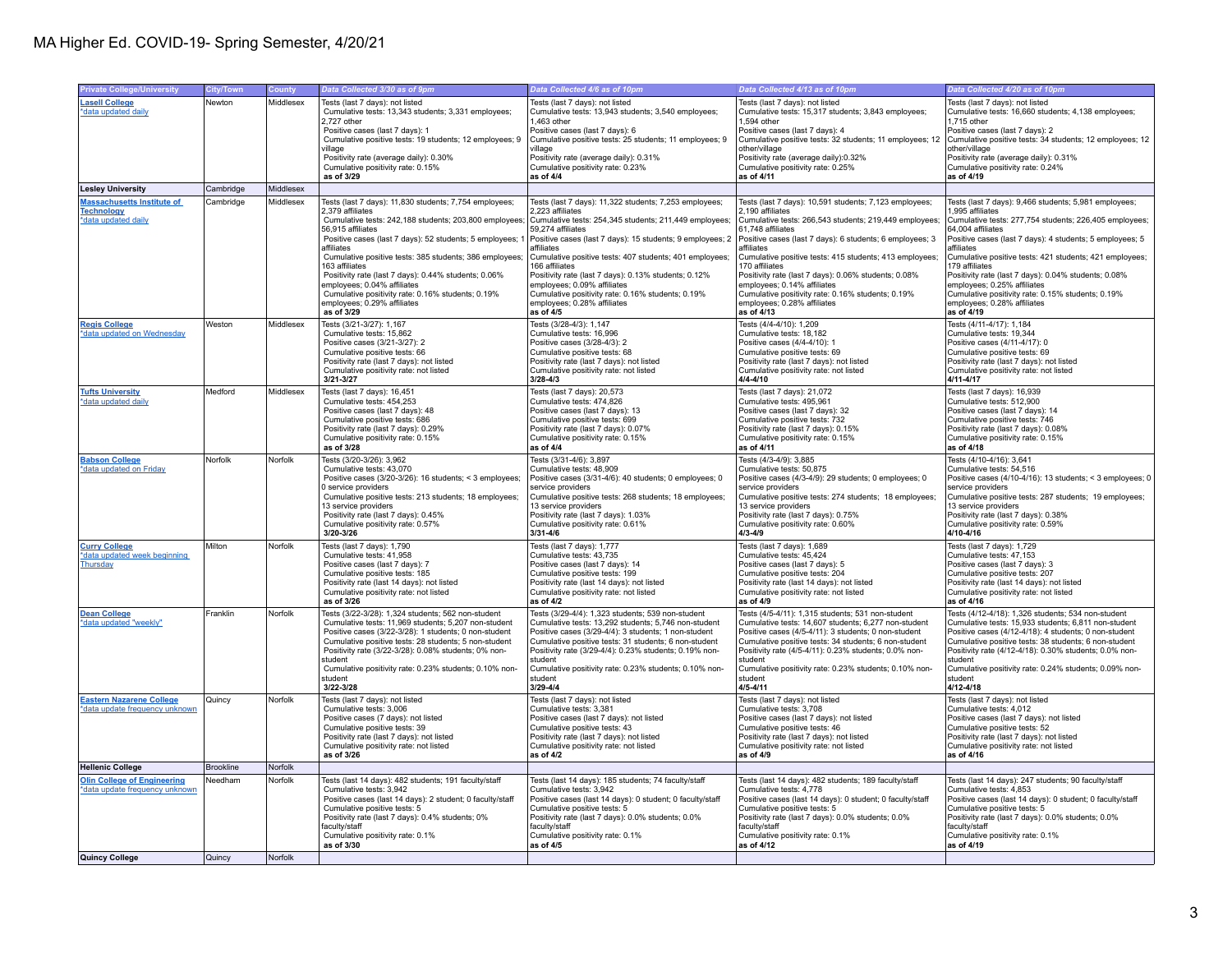| <b>Private College/University</b>                                                                  | <b>City/Town</b>                                 | County  | Data Collected 3/30 as of 9pm                                                                                                                                                                                                                                                                                  | Data Collected 4/6 as of 10pm                                                                                                                                                                                                                                                                                 | Data Collected 4/13 as of 10pm                                                                                                                                                                                                                                                                                  | Data Collected 4/20 as of 10pm                                                                                                                                                                                                                                                                                    |
|----------------------------------------------------------------------------------------------------|--------------------------------------------------|---------|----------------------------------------------------------------------------------------------------------------------------------------------------------------------------------------------------------------------------------------------------------------------------------------------------------------|---------------------------------------------------------------------------------------------------------------------------------------------------------------------------------------------------------------------------------------------------------------------------------------------------------------|-----------------------------------------------------------------------------------------------------------------------------------------------------------------------------------------------------------------------------------------------------------------------------------------------------------------|-------------------------------------------------------------------------------------------------------------------------------------------------------------------------------------------------------------------------------------------------------------------------------------------------------------------|
| <b>Wellsley College</b><br>*data updated M-F                                                       | Wellesley                                        | Norfolk | Tests (asymptomatic-last 7 days): 3,492<br>Cumulative tests: not listed<br>Positive cases (last 7 days): 0 students; 2 faculty/staff<br>Cumulative positive tests: not listed<br>Positivity rate (last 7 days): not listed<br>Cumulative positivity rate: not listed<br>as of 3/30                             | Tests (asymptomatic-last 7 days): 3,165<br>Cumulative tests: not listed<br>Positive cases (last 7 days): 2 students; 1 faculty/staff<br>Cumulative positive tests: not listed<br>Positivity rate (last 7 days): not listed<br>Cumulative positivity rate: not listed<br>as of 4/6                             | Tests (asymptomatic-last 7 days): 3,163<br>Cumulative tests: not listed<br>Positive cases (last 7 days): 1 students; 0 faculty/staff<br>Cumulative positive tests: not listed<br>Positivity rate (last 7 days): not listed<br>Cumulative positivity rate: not listed<br>as of 4/13                              | Tests (asymptomatic-last 7 days): 3,423<br>Cumulative tests: not listed<br>Positive cases (last 7 days): 0 students; 0 faculty/staff<br>Cumulative positive tests: not listed<br>Positivity rate (last 7 days): not listed<br>Cumulative positivity rate: not listed<br>as of 4/20                                |
| <b>Bay State College</b>                                                                           | Boston                                           | Suffolk |                                                                                                                                                                                                                                                                                                                |                                                                                                                                                                                                                                                                                                               |                                                                                                                                                                                                                                                                                                                 |                                                                                                                                                                                                                                                                                                                   |
| Benjamin Franklin Institute of<br><b>Technology</b>                                                | Boston                                           | Suffolk |                                                                                                                                                                                                                                                                                                                |                                                                                                                                                                                                                                                                                                               |                                                                                                                                                                                                                                                                                                                 |                                                                                                                                                                                                                                                                                                                   |
| <b>Berklee College of Music</b><br>*data updated daily, M-F                                        | Boston                                           | Suffolk | Tests (3/24-3/30): 4,361<br>Cumulative tests: 46.171<br>Positive cases (3/24-3/30): 15<br>Cumulative positive tests: 120<br>Positivity rate (last 7 days): 0.34%<br>Cumulative positivity rate: 0.26%<br>as of 3/30                                                                                            | Tests (3/30-4/5): 4,063<br>Cumulative tests: 49.502<br>Positive cases (3/30-4/5): 9<br>Cumulative positive tests: 125<br>Positivity rate (last 7 days): 0.22%<br>Cumulative positivity rate: 0.25%<br>as of 4/5                                                                                               | Tests (4/6-4/12): 4,371<br>Cumulative tests: 53.837<br>Positive cases (4/6-4/12): 11<br>Cumulative positive tests: 136<br>Positivity rate (last 7 days): 0.25%<br>Cumulative positivity rate: 0.25%<br>as of 4/12                                                                                               | Tests (4/13-4/19): 3,924<br>Cumulative tests: 57.797<br>Positive cases (4/13-4/19): 6<br>Cumulative positive tests: 142<br>Positivity rate (last 7 days): 0.15%<br>Cumulative positivity rate: 0.25%<br>as of 4/19                                                                                                |
| <b>Boston Architectural College</b>                                                                | Boston                                           | Suffolk |                                                                                                                                                                                                                                                                                                                |                                                                                                                                                                                                                                                                                                               |                                                                                                                                                                                                                                                                                                                 |                                                                                                                                                                                                                                                                                                                   |
| <b>New England Law School</b>                                                                      | Boston                                           | Suffolk |                                                                                                                                                                                                                                                                                                                |                                                                                                                                                                                                                                                                                                               |                                                                                                                                                                                                                                                                                                                 |                                                                                                                                                                                                                                                                                                                   |
| <b>Boston Universtiy</b><br>*data updated daily                                                    | Boston                                           | Suffolk | Tests (3/23-3/29): 23,004 students; 1,886 faculty;<br>5,472 staff<br>Cumulative tests: 876,685<br>Positive cases (last 7 days): not listed<br>Cumulative positive tests: 1.739<br>Positivity rate (3/23-3/29): 0.17% students; 0.16% faculty;<br>0.24% staff<br>Cumulative positivity rate: 0.20%<br>3/23-3/29 | Tests (3/30-4/5): 22,235 students; 1,775 faculty;<br>5,201 staff<br>Cumulative tests: 905,896<br>Positive cases (last 7 days): not listed<br>Cumulative positive tests: 1.863<br>Positivity rate (3/30-4/5): 0.27% students; 0.11% faculty;<br>$0.15%$ staff<br>Cumulative positivity rate: 0.21%<br>3/30-4/5 | Tests (4/5-4/11): 22,751 students; 1,882 faculty;<br>5,506 staff<br>Cumulative tests: 931,673<br>Positive cases (last 7 days): not listed<br>Cumulative positive tests: 1.901<br>Positivity rate (4/5-4/11): 0.25% students; 0.12% faculty;<br>0.22% staff<br>Cumulative positivity rate: 0.20%<br>$4/5 - 4/11$ | Tests (4/12-4/18): 22,377 students; 1,983 faculty;<br>6,070 staff<br>Cumulative tests: 962,103<br>Positive cases (last 7 days): not listed<br>Cumulative positive tests: 1.957<br>Positivity rate (4/12-4/18): 0.20% students; 0.0% faculty;<br>0.18% staff<br>Cumulative positivity rate: 0.20%<br>$4/12 - 4/18$ |
| <b>Emerson College</b><br>*data updated daily, week<br>beginning Sunday                            | Boston                                           | Suffolk | Tests (last 7 days): 5,711<br>Cumulative tests: 55,214<br>Positive cases (3/22-3/28): 3<br>Cumulative positive tests: 107<br>Positivity rate (3/22-3/28): 0.05%<br>Cumulative positivity rate: 0.19%<br>3/22-3/28                                                                                              | Tests (3/29-4/4): 5,891<br>Cumulative tests: 59,708<br>Positive cases (3/29-4/4): 26<br>Cumulative positive tests: 131<br>Positivity rate (3/29-4/4): 0.44%<br>Cumulative positivity rate: 0.22%<br>$3/29 - 4/4$                                                                                              | Tests (4/5-4/11): 5,709<br>Cumulative tests: 65,489<br>Positive cases (4/5-4/11): 25<br>Cumulative positive tests: 156<br>Positivity rate (4/5-4/11): 0.44%<br>Cumulative positivity rate: 0.24%<br>$4/5 - 4/11$                                                                                                | Tests (4/12-4/18): 5,455<br>Cumulative tests: 70,944<br>Positive cases (4/12-4/18): 10<br>Cumulative positive tests: 166<br>Positivity rate (4/12-4/18): 0.18%<br>Cumulative positivity rate: 0.23%<br>as of 4/19                                                                                                 |
| <b>Emmanuel College</b><br>*data updated daily M-F                                                 | Boston                                           | Suffolk | Tests (last 7 days): not listed<br>Cumulative tests: 24,433<br>Positive cases (last 7 days): 9<br>Cumulative positive tests: 70<br>Positivity rate (last 7 days): 0.41%<br>Cumulative positivity rate: 0.29%<br>as of 3/30                                                                                     | Tests (last 7 days): not listed<br>Cumulative tests: 26,206<br>Positive cases (last 7 days): 1<br>Cumulative positive tests: 70<br>Positivity rate (last 7 days): 0.06%<br>Cumulative positivity rate: 0.27%<br>as of 4/5                                                                                     | Tests (last 7 days): not listed<br>Cumulative tests: 28,827<br>Positive cases (last 7 days): 8<br>Cumulative positive tests: 78<br>Positivity rate (last 7 days): 0.31%<br>Cumulative positivity rate: 0.27%<br>as of 4/12                                                                                      | Tests (last 7 days): not listed<br>Cumulative tests: 30,999<br>Positive cases (last 7 days): 5<br>Cumulative positive tests: 83<br>Positivity rate (last 7 days): 0.23%<br>Cumulative positivity rate: 0.27%<br>as of 4/19                                                                                        |
| <b>Fisher College</b>                                                                              | Boston                                           | Suffolk |                                                                                                                                                                                                                                                                                                                |                                                                                                                                                                                                                                                                                                               |                                                                                                                                                                                                                                                                                                                 |                                                                                                                                                                                                                                                                                                                   |
| <b>Laboure College</b>                                                                             | Boston                                           | Suffolk | Tests (last 7 days): not listed<br>Cumulative tests: not listed<br>Positive cases (3/22-3/28): 0<br>Cumulative positive tests: 17<br>Positivity rate (3/22-3/28): not listed<br>Cumulative positivity rate: not listed<br>3/22-3/28                                                                            | Tests (last 7 days): not listed<br>Cumulative tests: not listed<br>Positive cases (3/29- 4/4): 0 on-campus; 1 off-campus<br>Cumulative positive tests: 18<br>Positivity rate (3/29-4/4): not listed<br>Cumulative positivity rate: not listed<br>$3/29 - 4/4$                                                 | Not updated as of 4/13 at 10pm                                                                                                                                                                                                                                                                                  | Tests (last 7 days): not listed<br>Cumulative tests: not listed<br>Positive cases (4/5-4/11): 0 on-campus; 2 off-campus<br>Cumulative positive tests: 20<br>Positivity rate (4/5-4/11): not listed<br>Cumulative positivity rate: not listed<br>$4/5 - 4/11$                                                      |
| <b>Massachusetts College of<br/>Pharmacy and Health Sciences</b><br>*data update frequency unknown | Boston/Worcest Suffolk<br>er/Manchester.<br>INH. |         | Tests (last 7 days): not listed<br>Cumulative tests: 100,902<br>Positive cases (last 7 days): not listed<br>Cumulative positive tests: 441<br>Positivity rate (last 7 days); not listed<br>Cumulative positivity rate: 0.4%<br>as of 3/28                                                                      | Tests (last 7 days): not listed<br>Cumulative tests: 104,655<br>Positive cases (last 7 days): not listed<br>Cumulative positive tests: 455<br>Positivity rate (last 7 days); not listed<br>Cumulative positivity rate: 0.4%<br>as of 4/4                                                                      | Tests (last 7 days): not listed<br>Cumulative tests: 108,468<br>Positive cases (last 7 days): not listed<br>Cumulative positive tests: 457<br>Positivity rate (last 7 days); not listed<br>Cumulative positivity rate: 0.4%<br>as of 4/11                                                                       | Tests (last 7 days): not listed<br>Cumulative tests: 113,005<br>Positive cases (last 7 days): not listed<br>Cumulative positive tests: 464<br>Positivity rate (last 7 days); not listed<br>Cumulative positivity rate: 0.4%<br>as of 4/20                                                                         |
| The New England Conservatory Boston<br>of Music<br>*data updated on Friday                         |                                                  | Suffolk | Tests (last 7 days): 589<br>Cumulative tests: 19.354<br>Positive cases (last 7 days): 0<br>Cumulative positive tests: not listed<br>Positivity rate (last 7 days): 0.0%<br>Cumulative positivity rate: 0.2%<br>week of 3/26                                                                                    | Tests (last 7 days): 610<br>Cumulative tests: 19.903<br>Positive cases (last 7 days): 1<br>Cumulative positive tests: not listed<br>Positivity rate (last 7 days): 0.16%<br>Cumulative positivity rate: 0.18%<br>week of 4/2                                                                                  | Tests (last 7 days): 617<br>Cumulative tests: 20.530<br>Positive cases (last 7 days): 1<br>Cumulative positive tests: not listed<br>Positivity rate (last 7 days): 0.16%<br>Cumulative positivity rate: 0.18%<br>week of 4/9                                                                                    | Tests (last 7 days): 778<br>Cumulative tests: 21.419<br>Positive cases (last 7 days): 1<br>Cumulative positive tests: not listed<br>Positivity rate (last 7 days): 0.13%<br>Cumulative positivity rate: 0.21%<br>week of 4/16                                                                                     |
| North Bennet Street School                                                                         | Boston                                           | Suffolk |                                                                                                                                                                                                                                                                                                                |                                                                                                                                                                                                                                                                                                               |                                                                                                                                                                                                                                                                                                                 |                                                                                                                                                                                                                                                                                                                   |
| <b>Northeastern University</b><br>*data updated daily, week<br>beginning Sunday                    | Boston                                           | Suffolk | Tests (3/23-3/28): 23,216<br>Cumulative tests: 893.628<br>Positive cases (3/23-3/28): 118<br>Cumulative positive tests: 1,380 students; 139<br>faculty/staff; 136 contract employees<br>Positivity rate (last 7 days): 0.47%<br>Cumulative positivity rate: not listed<br>3/23-3/28                            | Tests (3/29-4/3): 25.862<br>Cumulative tests: 919.490<br>Positive cases (3/29-4/3): 84<br>Cumulative positive tests: 1,457 students; 142<br>faculty/staff; 140 contract employees<br>Positivity rate (last 7 days): 0.33%<br>Cumulative positivity rate: not listed<br>$3/29 - 4/3$                           | Tests (4/4-4/10): 27.518<br>Cumulative tests: 947.008<br>Positive cases (4/4-4/10): 73<br>Cumulative positive tests: 1,527 students; 143<br>faculty/staff; 142 contract employees<br>Positivity rate (last 7 days): 0.27%<br>Cumulative positivity rate: not listed<br>$4/4 - 4/10$                             | Tests (4/11-4/17): 26.184<br>Cumulative tests: 973.192<br>Positive cases (4/11-4/17): 47<br>Cumulative positive tests: 1,567 students; 147<br>faculty/staff; 145 contract employees<br>Positivity rate (last 7 days): 0.18%<br>Cumulative positivity rate: not listed<br>$4/11 - 4/17$                            |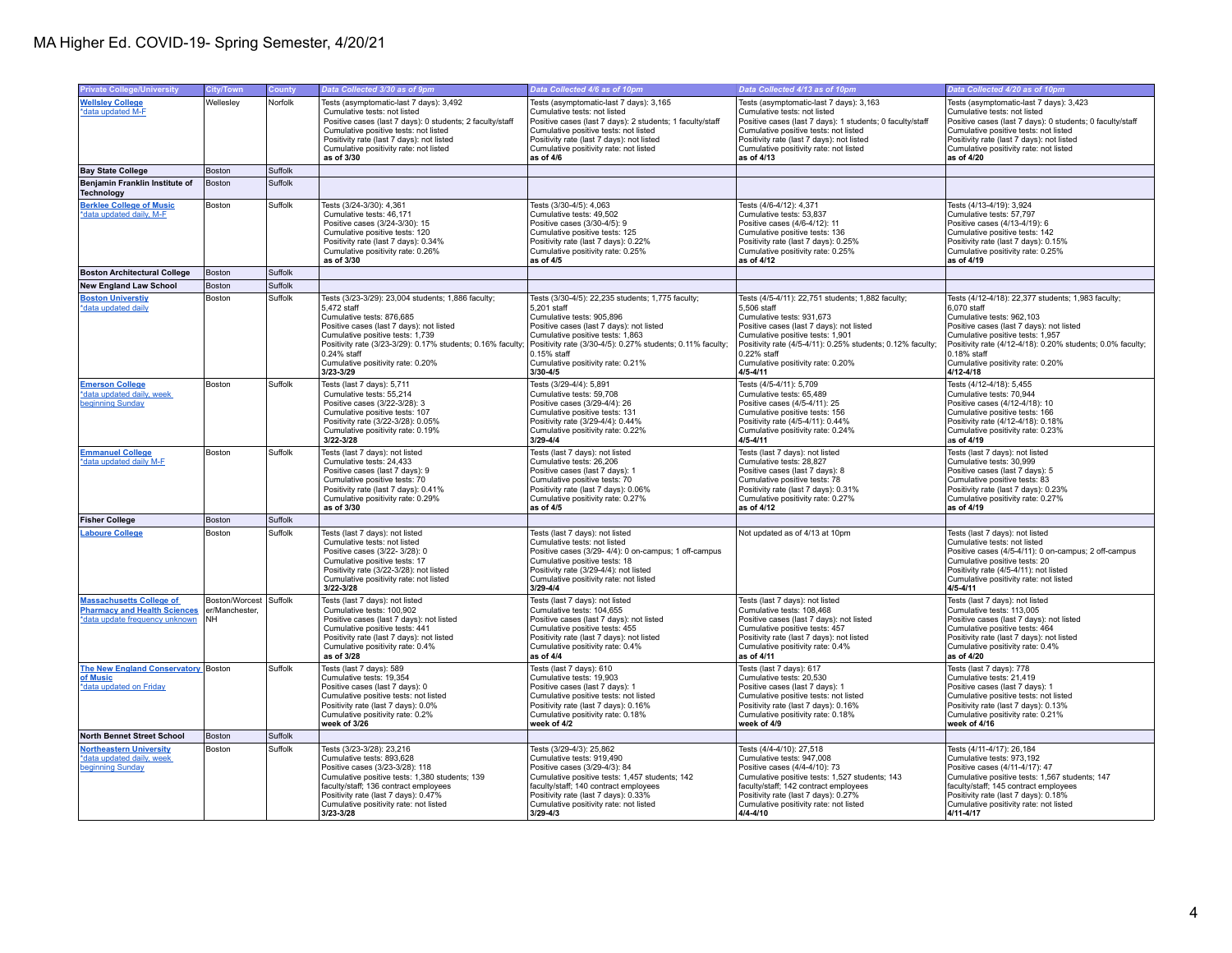| <b>Private College/University</b>                                                    | <b>City/Town</b> |           | Data Collected 3/30 as of 9pm                                                                                                                                                                                                                                           | Data Collected 4/6 as of 10pm                                                                                                                                                                                                                                         | Data Collected 4/13 as of 10pm                                                                                                                                                                                                                                           | Data Collected 4/20 as of 10pm                                                                                                                                                                                                                                            |
|--------------------------------------------------------------------------------------|------------------|-----------|-------------------------------------------------------------------------------------------------------------------------------------------------------------------------------------------------------------------------------------------------------------------------|-----------------------------------------------------------------------------------------------------------------------------------------------------------------------------------------------------------------------------------------------------------------------|--------------------------------------------------------------------------------------------------------------------------------------------------------------------------------------------------------------------------------------------------------------------------|---------------------------------------------------------------------------------------------------------------------------------------------------------------------------------------------------------------------------------------------------------------------------|
|                                                                                      |                  | County    |                                                                                                                                                                                                                                                                         |                                                                                                                                                                                                                                                                       |                                                                                                                                                                                                                                                                          |                                                                                                                                                                                                                                                                           |
| <b>Simmons University</b><br>*data updated weekly                                    | Boston           | Suffolk   | Not updated as of 3/30 at 9pm                                                                                                                                                                                                                                           | Not updated as of 4/6 at 10pm                                                                                                                                                                                                                                         | Not updated as of 4/13 at 10pm                                                                                                                                                                                                                                           | Tests (4/8-4/14): 657<br>Cumulative tests: 11,661<br>Positive cases (4/8-4/14): 2<br>Cumulative positive tests: not listed<br>Positivity rate (last 7 days): not listed<br>Cumulative positivity rate: 0.18%<br>as of 4/16                                                |
| <b>Suffolk University</b><br>*data update frequency unknown                          | Boston           | Suffolk   | Tests (3/21-3/28): 3,034<br>Cumulative tests: 73,039<br>Positive cases (3/21-3/28): 13<br>Cumulative positive tests: 268<br>Positivity rate (last 7 days): not listed<br>Cumulative positivity rate: 0.367%<br>as of 3/29                                               | Tests (3/29-4/1): 2,377<br>Cumulative tests: 75,359<br>Positive cases (3/27-4/1): 9<br>Cumulative positive tests: 277<br>Positivity rate (last 7 days): not listed<br>Cumulative positivity rate: 0.368%<br>as of 4/2                                                 | Tests (4/4-4/11): 2,920<br>Cumulative tests: 78,744<br>Positive cases (4/4-4/11): 13<br>Cumulative positive tests: 290<br>Positivity rate (last 7 days): not listed<br>Cumulative positivity rate: 0.368%<br>as of 4/12                                                  | Tests (4/12-4/18): 2,874<br>Cumulative tests: 81,567<br>Positive cases (4/12-4/18): 2<br>Cumulative positive tests: 292<br>Positivity rate (last 7 days): not listed<br>Cumulative positivity rate: 0.358%<br>as of 4/18                                                  |
| <b>Urban College of Boston</b>                                                       | Boston           | Suffolk   |                                                                                                                                                                                                                                                                         |                                                                                                                                                                                                                                                                       |                                                                                                                                                                                                                                                                          |                                                                                                                                                                                                                                                                           |
| <b>Wentworth Institute of</b><br><b>Technology</b><br>*data update frequency unknown | Boston           | Suffolk   | Tests (last 7 days): 3,613<br>Cumulative tests: 32,105<br>Positive cases (last 7 days): 26<br>Cumulative positive tests: 105<br>Positivity rate: 1.0%<br>Cumulative positivity rate: not listed<br>as of 3/30                                                           | Tests (last 7 days): 3,450<br>Cumulative tests: 34,902<br>Positive cases (last 7 days): 10<br>Cumulative positive tests: 115<br>Positivity rate: 0.56%<br>Cumulative positivity rate: not listed<br>as of 4/6                                                         | Tests (last 7 days): 3,638<br>Cumulative tests: 38,956<br>Positive cases (last 7 days): 6<br>Cumulative positive tests: 128<br>Positivity rate: 0.25%<br>Cumulative positivity rate: not listed<br>as of 4/13                                                            | Tests (last 7 days): 2,687<br>Cumulative tests: 41,546<br>Positive cases (last 7 days): 9<br>Cumulative positive tests: 133<br>Positivity rate: 0.32%<br>Cumulative positivity rate: not listed<br>as of 4/18                                                             |
| <b>William James College</b>                                                         | Boston           | Suffolk   |                                                                                                                                                                                                                                                                         |                                                                                                                                                                                                                                                                       |                                                                                                                                                                                                                                                                          |                                                                                                                                                                                                                                                                           |
| <b>Anna Maria College</b><br>*data updated on Friday                                 | Paxton           | Worcester | Tests (last 7 days): 2,379<br>Cumulative tests: 11,247<br>Positive cases (last 7 days): 6<br>Cumulative positive tests: 43<br>Positivity rate (last 7 days): 0.27%<br>Cumulative positivity rate: 0.38%<br>as of 3/30                                                   | Tests (last 7 days): 3,638<br>Cumulative tests: 38,956<br>Positive cases (last 7 days): 6<br>Cumulative positive tests: 128<br>Positivity rate (last 7 days): 0.25%<br>Cumulative positivity rate: 0.%<br>as of 4/6                                                   | Tests (last 7 days): 1,852<br>Cumulative tests: 13,633<br>Positive cases (last 7 days): 14<br>Cumulative positive tests: 67<br>Positivity rate (last 7 days): 0.49%<br>Cumulative positivity rate: 0.76%<br>as of 4/10                                                   | Tests (last 7 days): 1,183<br>Cumulative tests: 14,816<br>Positive cases (last 7 days): 1<br>Cumulative positive tests: 68<br>Positivity rate (last 7 days): 0.18%<br>Cumulative positivity rate: 0.46%<br>as of 4/19                                                     |
| <b>Assumption College</b><br>*data updated on Friday                                 | Worcester        | Worcester | Not updated as of 3/30 at 9pm                                                                                                                                                                                                                                           | Not updated as of 4/6 at 10pm                                                                                                                                                                                                                                         | Tests (last 7 days): not listed<br>Cumulative tests: 31,039<br>Positive cases (last 7 days): not listed<br>Cumulative positive tests: 33 students; 22 employees<br>Positivity rate: not listed<br>Cumulative positivity rate: 0.18%<br>4/4-4/10                          | Tests (last 7 days): not listed<br>Cumulative tests: 33,774<br>Positive cases (4/11-4/17): 54<br>Cumulative positive tests: 33 students; 22 employees<br>Positivity rate: not listed<br>Cumulative positivity rate: 0.16%<br>$4/11 - 4/17$                                |
| <b>Becker College</b><br>*data updated on Tuesday                                    | Worcester        | Worcester | Tests (last 7 days): 1,299<br>Cumulative tests: 13,910<br>Positive cases (last 7 days): 1<br>Cumulative positive tests: not listed<br>Positivity rate (last 7 days): not listed<br>Cumulative positivity rate: not listed<br>as of 3/30                                 | Tests (last 7 days): 1,290<br>Cumulative tests: 15,213<br>Positive cases (last 7 days): 3<br>Cumulative positive tests: not listed<br>Positivity rate (last 7 days): not listed<br>Cumulative positivity rate: not listed<br>as of 4/6                                | Tests (last 7 days): 1,285<br>Cumulative tests: 16,506<br>Positive cases (last 7 days): 4<br>Cumulative positive tests: not listed<br>Positivity rate (last 7 days): not listed<br>Cumulative positivity rate: not listed<br>as of 4/13                                  | Tests (last 7 days): 1,246<br>Cumulative tests: 17,786<br>Positive cases (last 7 days): 1<br>Cumulative positive tests: not listed<br>Positivity rate (last 7 days): not listed<br>Cumulative positivity rate: not listed<br>as of 4/20                                   |
| <b>Clark University</b><br>*data updated daily                                       | Worcester        | Worcester | Tests (last 7 days): 5,488<br>Cumulative tests: 19,727<br>Positive cases (last 7 days): 5<br>Cumulative positive tests (last 30 days): 27<br>Positivity rate (last 7 days): not listed<br>Cumulative positivity rate: not listed<br>as of 3/30                          | Tests (last 7 days): 5,502<br>Cumulative tests: 24,172<br>Positive cases (last 7 days): 4<br>Cumulative positive tests (last 30 days): 27<br>Positivity rate (last 7 days): not listed<br>Cumulative positivity rate: not listed<br>as of 4/5                         | Tests (last 7 days): 5,632<br>Cumulative tests: 29,805<br>Positive cases (last 7 days): 2<br>Cumulative positive tests (last 30 days): 22<br>Positivity rate (last 7 days): not listed<br>Cumulative positivity rate: not listed<br>as of 4/12                           | Tests (last 7 days): 5,553<br>Cumulative tests: 36,378<br>Positive cases (last 7 days): 10<br>Cumulative positive tests (last 30 days): 19<br>Positivity rate (last 7 days): not listed<br>Cumulative positivity rate: not listed<br>as of 4/20                           |
| <b>Holy Cross College</b><br>*data updated daily                                     | Worcester        | Worcester | Tests (last 7 days): not listed<br>Cumulative tests: 86,988<br>Positive cases (last 7 days): not listed<br>Cumulative positive tests: 171 students; 48 staff; 3 other<br>Positivity rate (last 7 days): 0.24%<br>Cumulative positivity rate: not listed<br>as of 3/30   | Tests (last 7 days): not listed<br>Cumulative tests: 91,091<br>Positive cases (last 7 days): not listed<br>Cumulative positive tests: 181 students; 48 staff; 3 other<br>Positivity rate (last 7 days): 0.26%<br>Cumulative positivity rate: not listed<br>as of 4/6  | Tests (last 7 days): not listed<br>Cumulative tests: 97,792<br>Positive cases (last 7 days): not listed<br>Cumulative positive tests: 224 students; 49 staff;<br>3 other<br>Positivity rate (last 7 days): 0.63%<br>Cumulative positivity rate: not listed<br>as of 4/13 | Tests (last 7 days): not listed<br>Cumulative tests: 103,096<br>Positive cases (last 7 days): not listed<br>Cumulative positive tests: 239 students; 49 staff;<br>3 other<br>Positivity rate (last 7 days): 0.33%<br>Cumulative positivity rate: not listed<br>as of 4/20 |
| <b>Nichols College</b><br>*data updated weekly beginning<br>Monday                   | Dudley           | Worcester | Tests (3/22-3/26): 1,959<br>Cumulative tests: 41,826<br>Positive cases (3/22-3/26): 24<br>Cumulative positive tests: 101<br>Positivity rate (3/22-3/26): 1.23%<br>Cumulative positivity rate: 0.24%<br>3/22-3/26                                                        | Tests (3/29-4/2): 2,919<br>Cumulative tests: 44,745<br>Positive cases (3/29-4/2): 30<br>Cumulative positive tests: 131<br>Positivity rate (3/22-4/2): 1.028%<br>Cumulative positivity rate: 0.29%<br>$3/29 - 4/2$                                                     | Tests (4/5-4/9): 2,181<br>Cumulative tests: 46,926<br>Positive cases (4/5-4/9): 14<br>Cumulative positive tests: 145<br>Positivity rate (4/5-4/9): 0.64%<br>Cumulative positivity rate: 0.31%<br>as of 4/9                                                               | Tests (4/12-4/16): 1,777<br>Cumulative tests: 46,926<br>Positive cases (4/12-4/16): 3<br>Cumulative positive tests: 145<br>Positivity rate (4/12-4/16): 0.64%<br>Cumulative positivity rate: 0.31%<br>as of 4/16                                                          |
| <b>Worcester Polytechnic Institute Worcester</b><br>*data updated M-F                |                  | Worcester | Tests (last 7 days): 10,999<br>Cumulative tests. (last 30 days): 37,792<br>Positive cases (last 7 days): 13<br>Cumulative positive tests (last 30 days): 51<br>Positivity rate (last 7 days): 0.131%<br>Cumulative positivity rate (last 30 days): 0.138%<br>as of 3/29 | Tests (last 7 days): 9,604<br>Cumulative tests. (last 30 days): 36,538<br>Positive cases (last 7 days): 22<br>Cumulative positive tests (last 30 days): 46<br>Positivity rate (last 7 days): 0.234%<br>Cumulative positivity rate (last 30 days): 0.129%<br>as of 4/3 | Tests (last 7 days): 9,102<br>Cumulative tests. (last 30 days): 36,981<br>Positive cases (last 7 days): 11<br>Cumulative positive tests (last 30 days): 45<br>Positivity rate (last 7 days): 0.123%<br>Cumulative positivity rate (last 30 days): 0.124%<br>as of 4/13   | Tests (last 7 days): 8,992<br>Cumulative tests. (last 30 days): 39,922<br>Positive cases (last 7 days): 11<br>Cumulative positive tests (last 30 days): 52<br>Positivity rate (last 7 days): 0.125%<br>Cumulative positivity rate (last 30 days): 0.133%<br>as of 4/19    |
| <b>Boston Graduate School of</b><br>Psyhcoanalysis                                   | Brookline        | Middlesex |                                                                                                                                                                                                                                                                         |                                                                                                                                                                                                                                                                       |                                                                                                                                                                                                                                                                          |                                                                                                                                                                                                                                                                           |